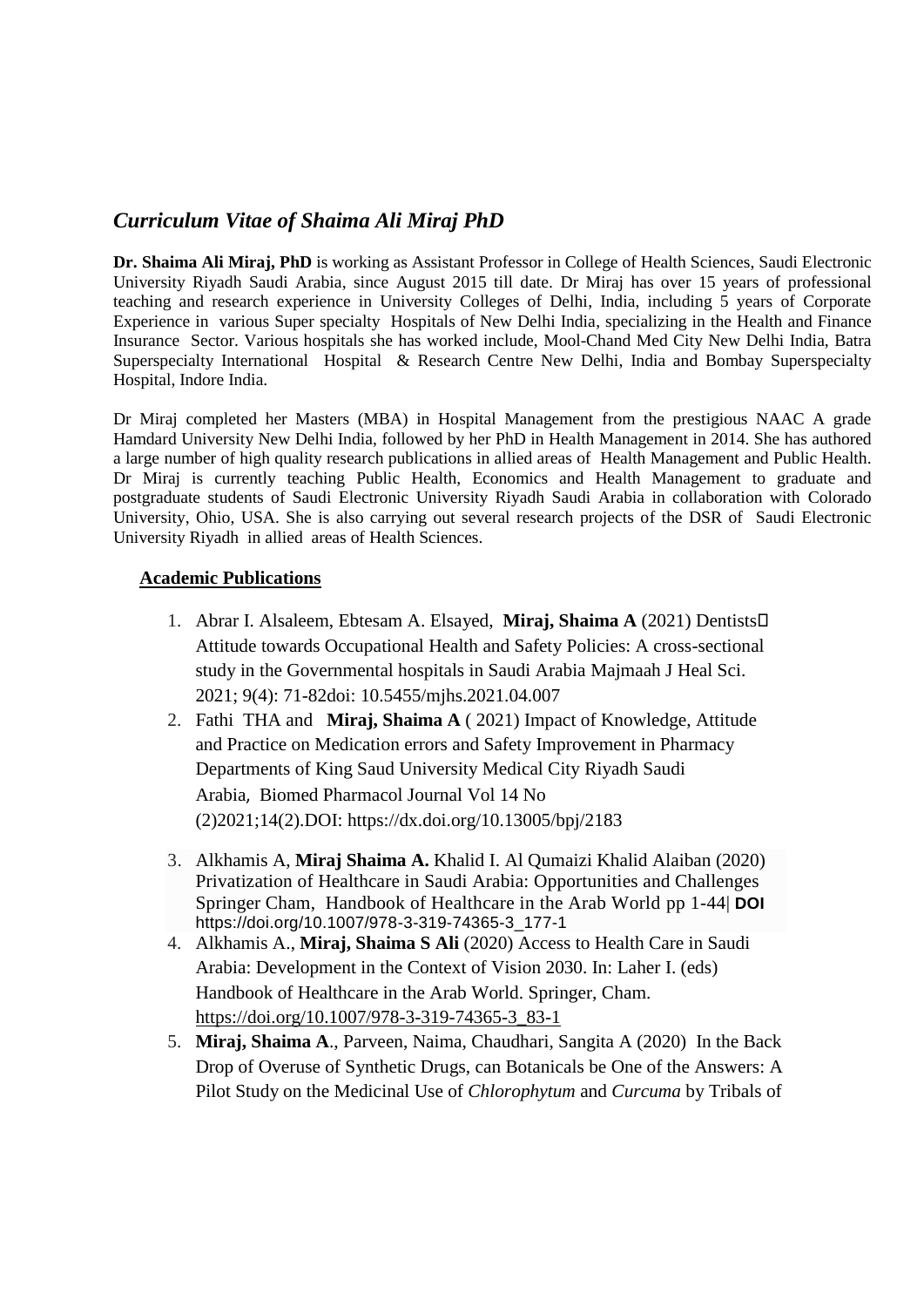Central Indi[aCurrent Traditional Medicine](https://fr.art1lib.org/journal/35564) [2020 / 01 Vol. 6; Issue](https://fr.art1lib.org/journal/35564/6/1) 1DOI: 10.2174/2215083805666190612143120

- 6. **[Miraj, Shaima A](https://fr.art1lib.org/g/Miraj,%20Shaima%20S.)**., [Parveen, Naima,](https://fr.art1lib.org/g/Parveen,%20Naima) [Zedan, Haya S.\(](https://fr.art1lib.org/g/Zedan,%20Haya%20S.)2019) Plastic microbeads: small yet mighty concerning : International Journal of Environmental Health Research DOI:10.1080/09603123.2019.1689233
- 7. [Abdulwahab A Alkhamis](https://pubmed.ncbi.nlm.nih.gov/?term=Alkhamis+AA&cauthor_id=29623018) and **[Miraj](https://pubmed.ncbi.nlm.nih.gov/?term=Miraj+SSA&cauthor_id=29623018) Shaima A** (2018) Links between employment-related factors and physical and mental health among uninsured expatriate males in Saudi Arabia Int J Health Sci (Qassim) (Pub Med), Jan-Feb 2018; Vol 12(1):50-58.PMID: 29623018PMCID: [PMC5870310](http://www.ncbi.nlm.nih.gov/pmc/articles/pmc5870310/) https://www.ncbi.nlm.nih.gov › pmc › articles › PMC 5870310
- 8. **Miraj Shaima A** et al (2019)In the backdrop of overuse of synthetic drugs, can botanicals be one of the answers: A pilot study on the medicinal use of *Chlorophytum*  and *Curcuma* by tribals of Central India: Current Traditional Medicine, Bentham Science DOI : 10.2174/2215083805666190612143120
- 9. **Miraj Shaima A** (2018) Menacing microbeads : The new threats to our environment presented in  $3<sup>rd</sup>Saudi$  Food & Drug Authority (SDFA) International Conference Riyadh Saudi Arabia
- 10. **Miraj Shaima A** (2018) Current Trends in Biomedical Communication and Telemedicine: Guest Editor of Special Issue Vol 11 No (2) 2018 pp 1-181 DOI: 10.21786/bbrc/11.2/3 (2018)
- 11. **Miraj Shaima A** et al ( 2017)Challenges and perspectives of health informatics and its management in developing Asian countries Biosc. Biotech. Res. Comm. (Thomson Reuters ISI Web of Science Indexed Journal ) Vol.10 No. 4:597-600 2017
- 12. **Miraj Shaima A** et al (2016)Assessment of age, education income levels and type of policies of the cardio vascular patients in opting health insurance from tier I and tier II city hospitals of India Biosc. Biotech Res. Comm (Thomson Reuters, ISI SCI Web of Science Indexed Journal) Vol 9 2016, No.1, 19-24
- 13. **Miraj Shaima A** et al (2016)Association between demographic characteristics and health status of uninsured expatriate workers in Saudi Arabia Biosc. Biotech. Res. Comm. (Thomson Reuters, ISI SCI Web of Science Indexed Journal)Vol. 9 No. 4:587-595.
- 14. **Miraj Shaima A** et al (2015) Amelioration of health care in the country: Role of health insurance and the government as partners In: International Conference On Public Health Infrastructure in Transition: Challenges and A Way Forward, Jamia Millia Islamia (A Central University),New Delhi, India and School of Public Health, University of Minnesota, USA, 18th Feb -20th Feb 2015
- 15. **Miraj Shaima A** et al (2015) Can going to the grass roots help in meeting the challenges of universal health management and marketing in developing countries? International Journal of Healthcare Management, (Published on Line Many Online) DOI: http://dx.doi.org/10.1179/2047971915Y.0000000018 2015